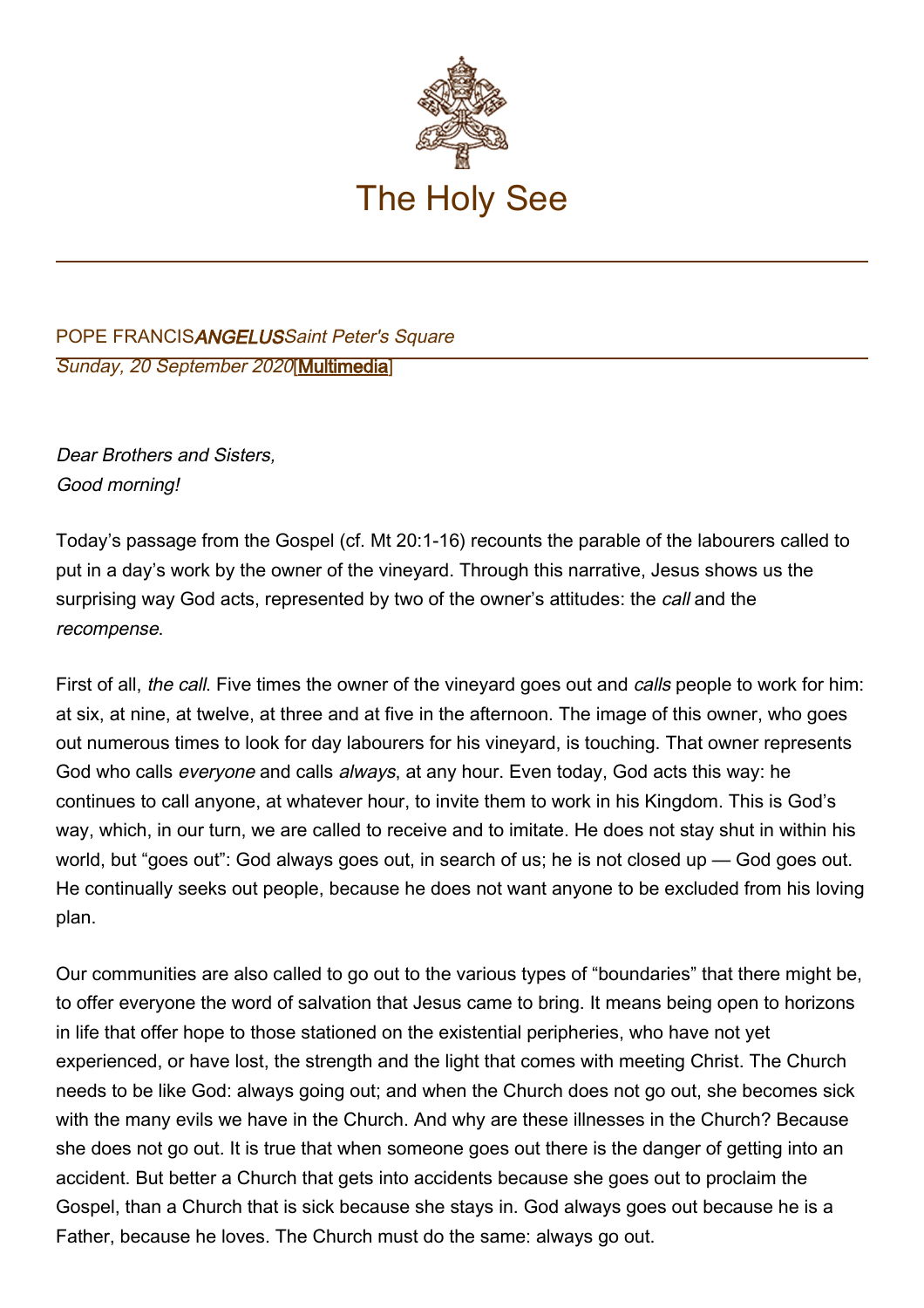The owner's second attitude, representing God's, is his way of compensating the workers. How does God pay? The owner agrees to "one denarius" (v. 2) with the first workers he hired in the morning. Instead, to those he hired later, he says: "Whatever is right I will give you" (v. 4). At the end of the day, the owner of the vineyard orders that everyone be given the same pay, that is, one denarius. Those who had worked since morning are outraged and complain against the owner, but he insists: he wants to give the maximum pay to everyone, even to those who arrived last (vv. 8- 15). God always pays the maximum amount: he does not pay halfway. He pays everything. Here we understand that Jesus is not speaking about work and fair wages — that is another problem but about the Kingdom of God and the goodness of the heavenly Father who goes out continually to invite, and he pays everyone the maximum amount.

In fact, God behaves like this: he does not look at the time and at the results, but at the availability; he looks at the generosity with which we put ourselves at his service. His way of acting is more than *just*, in the sense that it goes beyond justice and is manifested in *Grace*. Everything is Grace. Our salvation is Grace. Our holiness is Grace. In giving us Grace, he bestows on us *more* than what we merit. And so, those who reason using human logic, that is, the logic of the merits acquired through one's own greatness, from being first, find themselves last. "But, I have worked a lot, I have done so much in the Church, I have helped a lot and they pay me the same as this person who arrived last…". Let us remember who was the first canonized saint in the Church: the Good Thief. He "stole" Paradise at the last minute of his life: this is Grace. This is what God is like, even with us. Instead, those who seek thinking of their own merits fail; those who humbly entrust themselves to the Father's mercy, rather than being last — like the Good Thief — find themselves first (cf. v. 16).

May Mary Most Holy help us to feel every day the joy and wonder of being called by God to work for him, in his field which is the world, in his vineyard which is the Church. And to have as our only recompense his love, friendship with Jesus.

## After the Angelus, the Holy Father continued:

Dear brothers and sisters, according to the plans made before the pandemic, the International Eucharistic Congress should have taken place in Budapest in the last few days. And so, I wish to extend my greetings to the pastors and the faithful of Hungary and to all of those who were expecting with faith and with joy this ecclesial event. The Congress has been postponed to next year from 5 to 12 September, still in Budapest. Spiritually united, we are following this journey of preparation, finding in the Eucharist the source of the Church's life and mission.

Today in Italy is the Day for the Catholic University of the Sacred Heart. I encourage you to support this important cultural institution called to give continuity and new vigour to a project that has known how to open the doors of the future to many generations of young people. It is all the